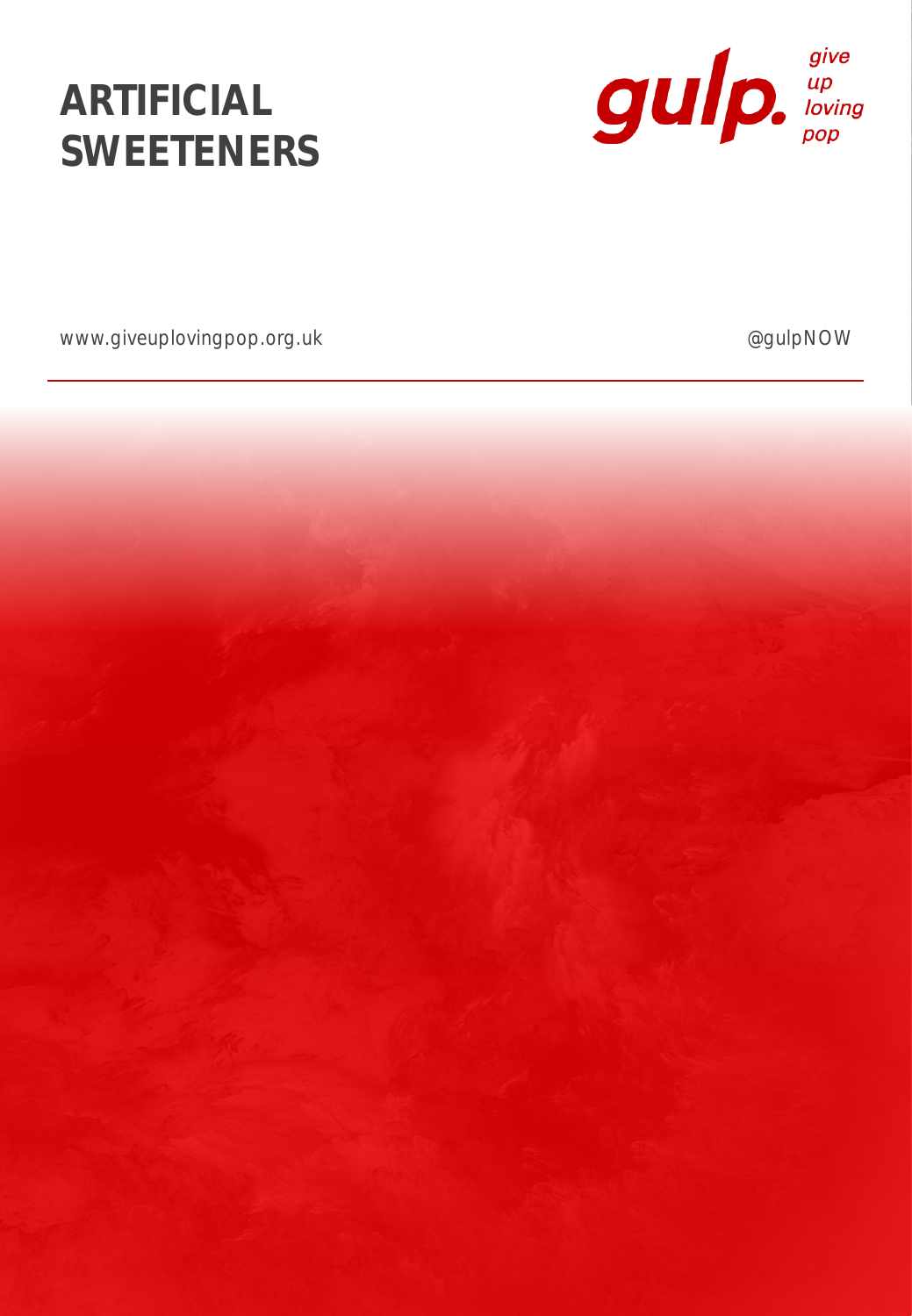### **ARTIFICIAL SWEETENERS**

**All text tables, copyright Health Equalities Group 2017**

**Primary authors:** Helen Turner, RD

**Health Equalities Group 151 Dale Street Liverpool L2 2JH United Kingdom**

www.giveuplovingpop.org.uk @gulpNOW

 $g$ ulp.  $\int_{\text{Poisson}}^{\text{give}}$ 



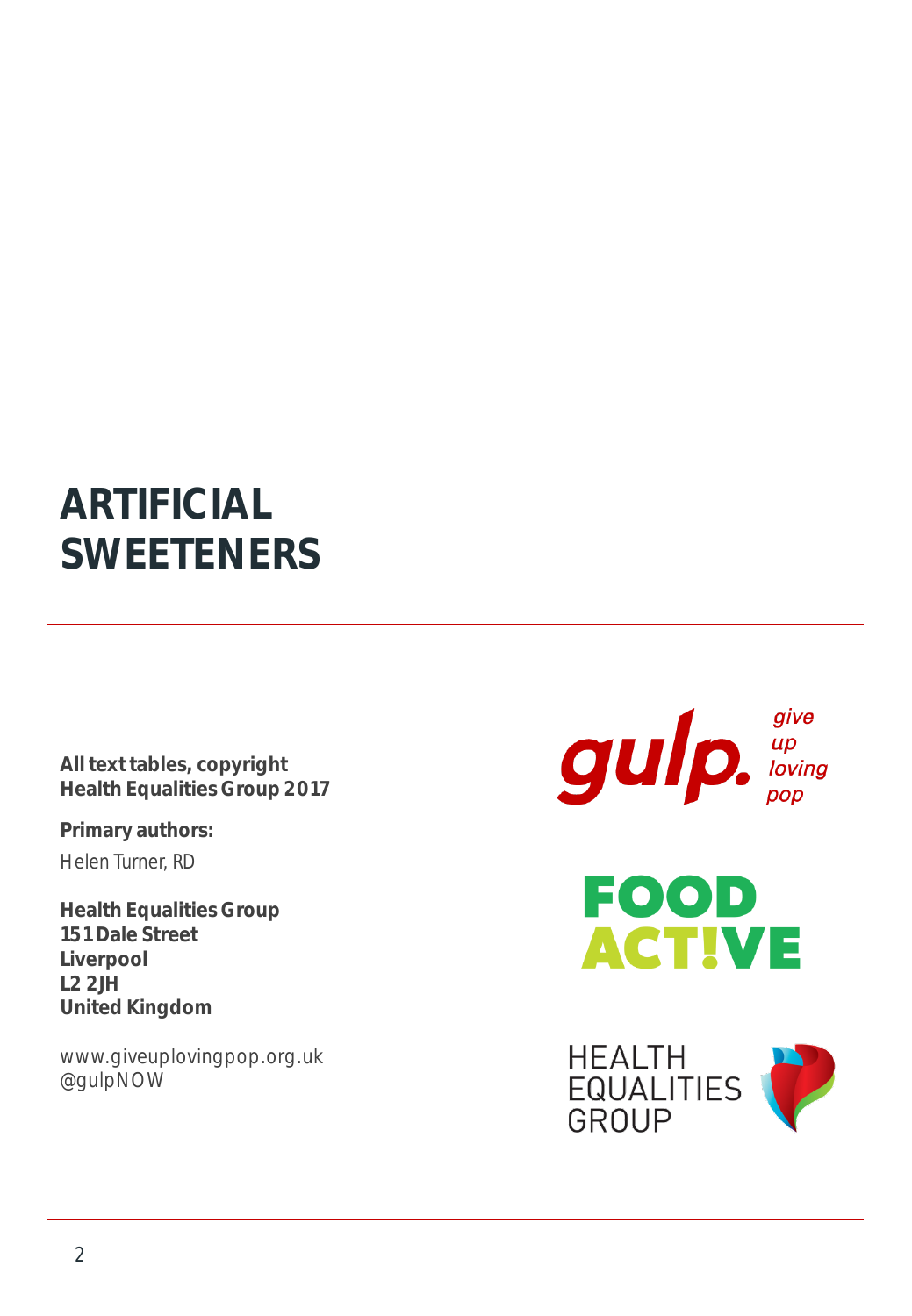# **CONTENTS**

| Foreword                        | 5  |
|---------------------------------|----|
| Introduction                    | 6  |
| <b>Intensive Sweeteners</b>     | 6  |
| Aspartame                       | 6  |
| Neotame                         | 7  |
| Saccharin                       | 7  |
| Acesulfame Potassium            | 7  |
| Sucralose                       | 8  |
| Rebiana                         | 9  |
| <b>Bulk Sweeteners</b>          | 9  |
| <b>Culinary Syrups</b>          | 9  |
| Glucose-Fructose Syrups         | 9  |
| <b>High Fructose Corn Syrup</b> | 9  |
| Glucose   Fructose   Sucrose    | 10 |
| Use in Food Production          | 11 |
| Consumption of HFCS             | 11 |
| <b>Position Statement</b>       | 12 |
| References                      | 13 |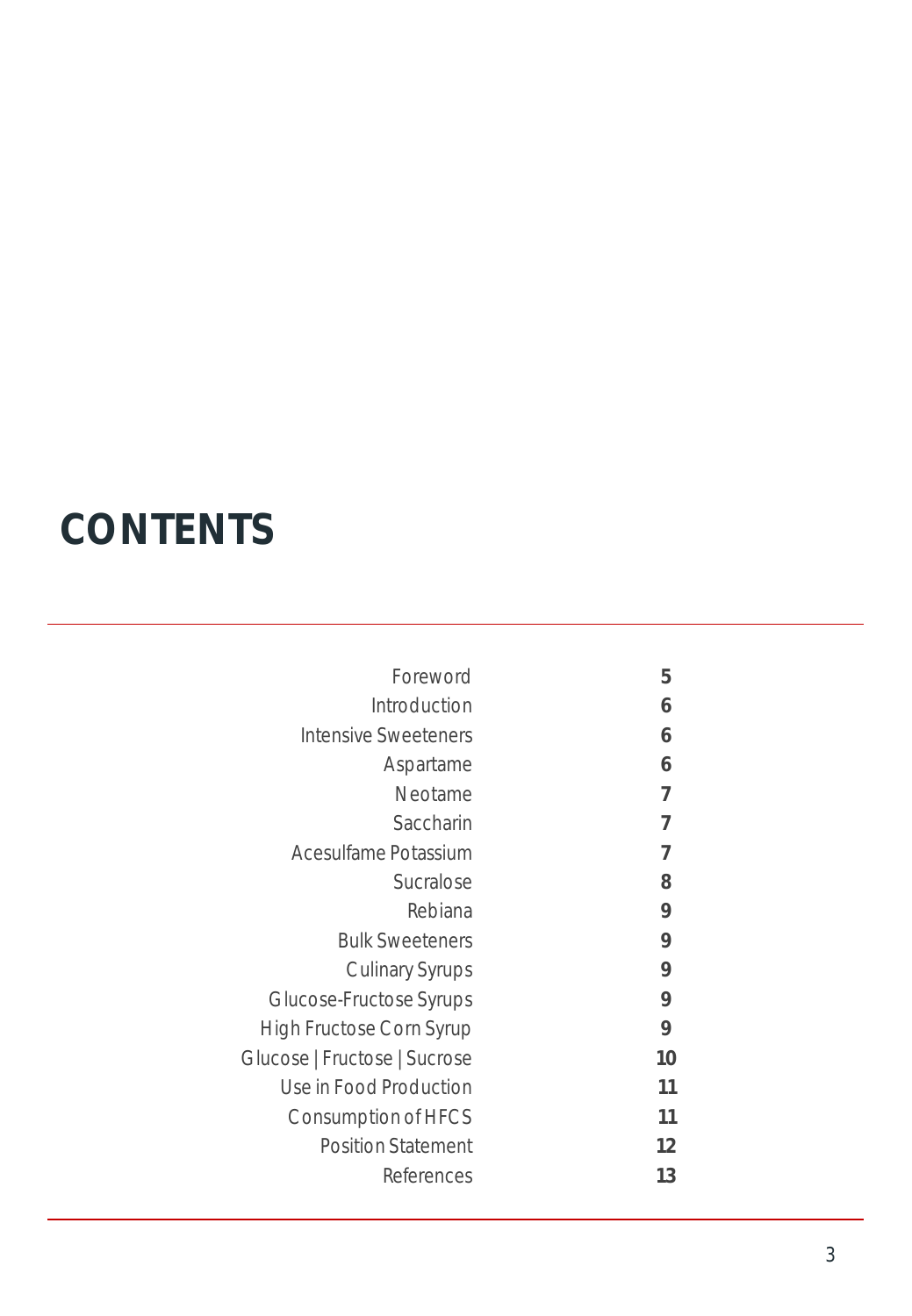**Artificial Sweeteners consumed**  at current levels are safe, but...

# **THEY MAINTAIN OUR TASTE PREFERENCE FOR SWEET FOODS & CAN INCREASE SUBJECTIVE HUNGER AND HENCE ENERGY INTAKE**

**www.giveuplovingpop.org.uk @gulpNOW**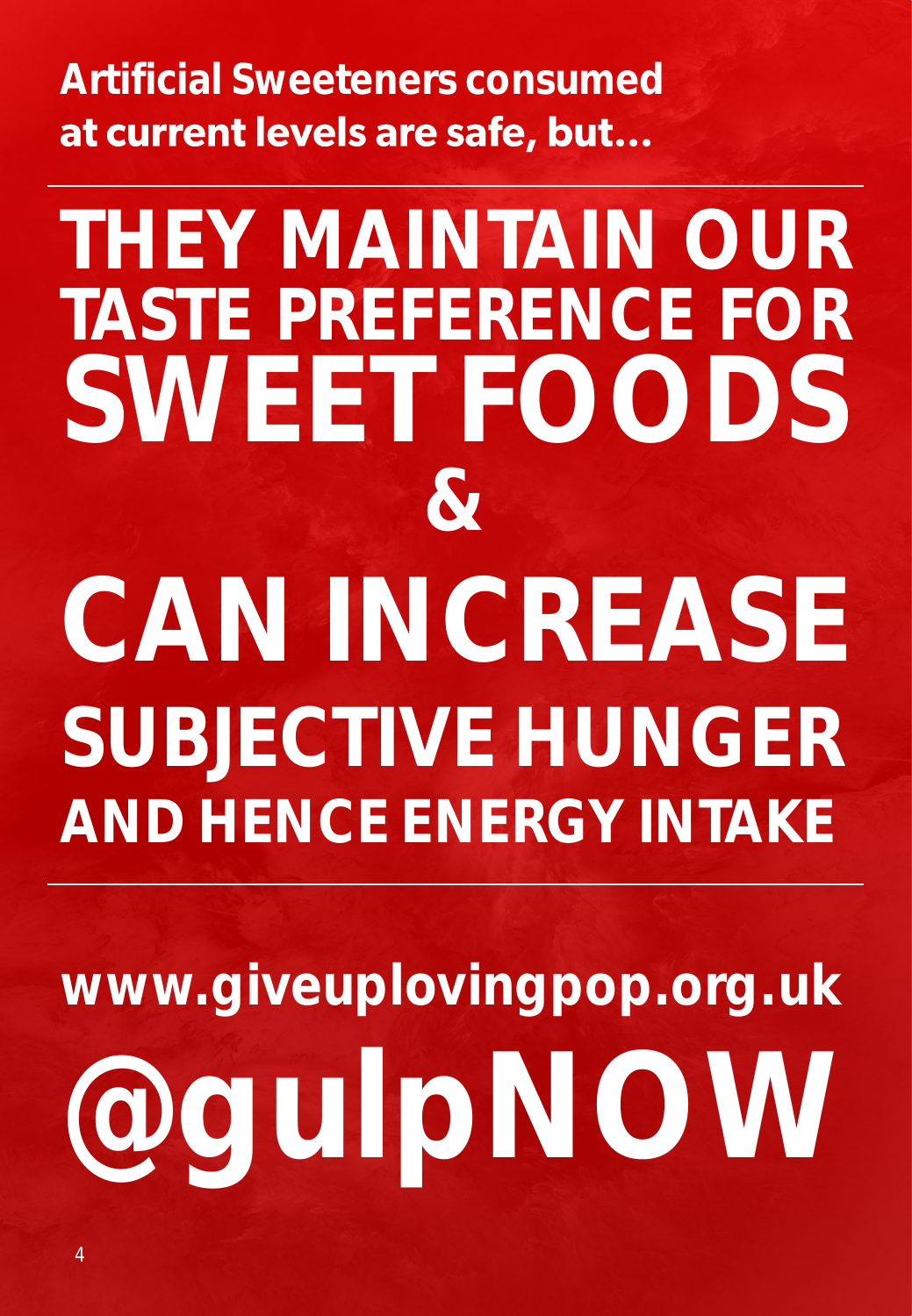

## **FOREWORD**

There is much concern by consumers over the use of sweeteners, particularly artificial sweeteners such as aspartame in our food and there is great debate over whether the disadvantages of using sugar, such as tooth decay and obesity, are less important as the chance of getting cancer from sweeteners.

This briefing contains reviews of evidence from UK and European Scientific Committees that say there is no evidence that sweeteners at their present rate of consumption do not increase the risk of cancer or other non-communicable diseases.

However, recent research has pointed to the possibility that artificial sweeteners present in food and drink maintain our penchant for sweet-tasting foods, and the absence of calorific content may lead individuals to consume other product that may be high in sugar.

This briefing details a variety of common sweeteners and concludes with an evidence-based position statement on the use of artificial sweeteners in everyday food and drink.

#### **Helen Turner**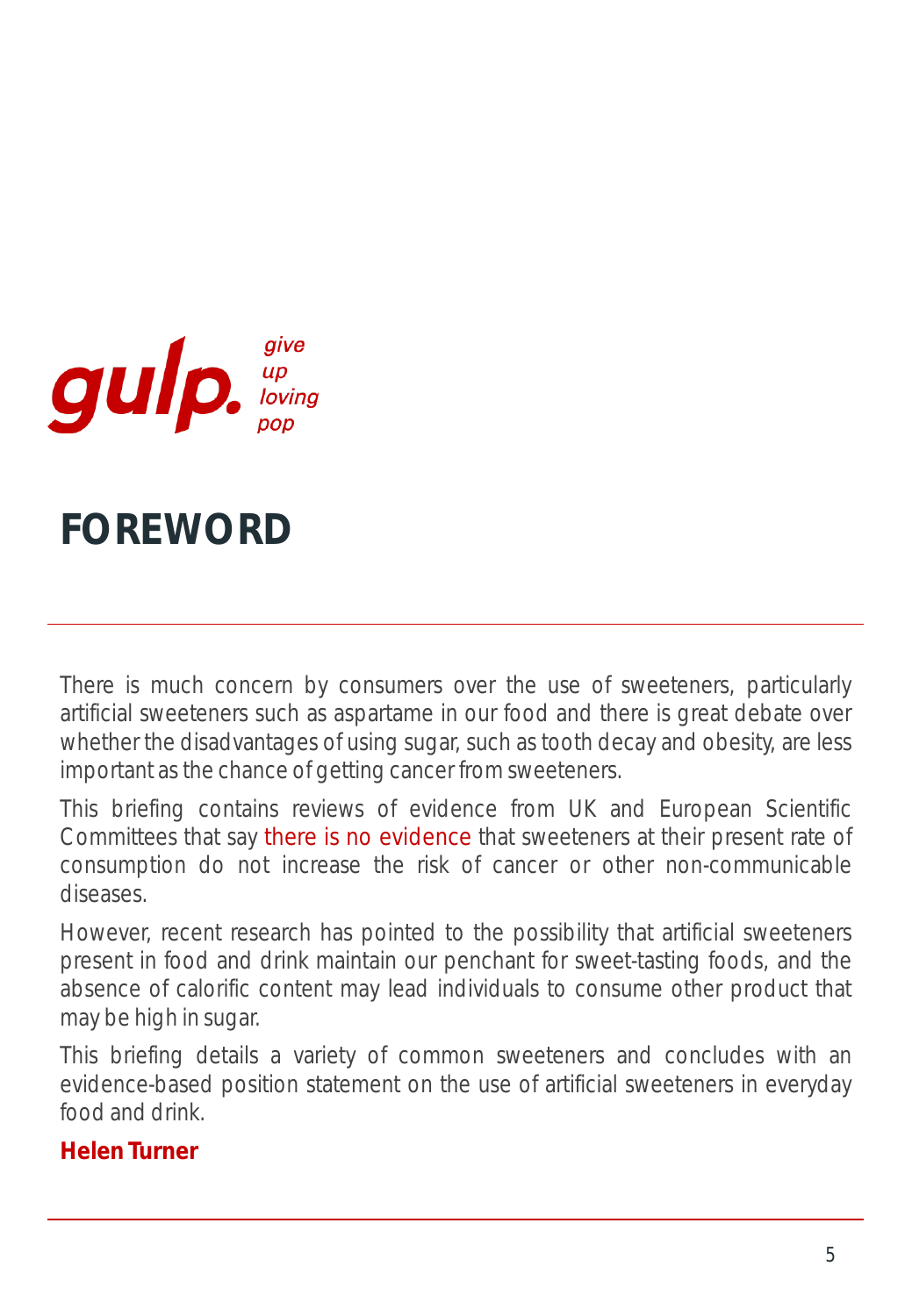#### **Introduction**

Whether you believe that sweeteners are a dangerous substance or a viable alternative to sugar, there is no avoiding them. Sweeteners can be found in soft drinks, processed foods, cakes, chewing gum and even toothpaste.

But much like any alternative; sweeteners have met some resistance, being linked to cancer, increased risk of stroke and high blood pressure amongst others.

None of these claims have stuck and sales of sugar-free products have been increasing for decades inferring the consumer acceptability of sweeteners.

There are several natural and artificial sweeteners that are used in food and drink acrossthe world.

This document will establish an evidencebased position by identifying and exploring the sweeteners that are used in the UK, discuss whether there are any harmful effects and the future role they may play in our diet as we attempt as a nation to reduce our sugar consumption.

#### **Intensive Sweeteners**

As their name implies, intense sweeteners are many times sweeter than sugar. Examples include saccharin, aspartame and acesulfame K (ace-K) which are up to 200 times sweeter than sucrose (normal table sugar).

Sucralose and neotame have been more recently approved and are about 600 and 7000 times sweeter than sugar respectively. Blends of sweeteners (e.g. ace-K/aspartame) can also be used particularly in soft drinks to achieve particular taste profiles. Their use can result in a different 'mouth feel' to sugar.

#### Aspartame (e.g. Nutrasweet)

Aspartame is made by joining two protein components, aspartic acid and phenylalanine, and a small amount of methanol. Aspartic acid and phenylalanine are the building blocks of protein and are found naturally in all protein-containing foods, including meats, grains and dairy products. Methanol is found naturally in the body and in many foods, such as fruit and vegetable juices.

The EFSA's main conclusion is that aspartame and its breakdown products are safe for human consumption at current levels of exposure. Members of the Panel on Food Additives and Nutrient Sources added to Food (ANS) Panel have concluded that the current Acceptable Daily Intake (ADI) of 40 mg/kg of body weight per day is protective for the general population.

Consumption surveys confirm that intakes of low calorie sweeteners are well below the respective ADI values in all population groups.

This is equivalent to 80 sachets (one sachet equals 40mg) every day for life or 14 cans of soft drink every day [1].

There have been more studies on the intakes of this sweetener than any other food additive. Studies have been performed in most countries around the world including the UK [2]. In all cases the average intakes of all sweeteners by all groups (including children and diabetics) are well below the relevant ADI value.

In patients suffering from the medical condition phenylketonuria (PKU), the ADI is not applicable, as they require strict adherence to a diet low in phenylalanine (an amino acid found in proteins).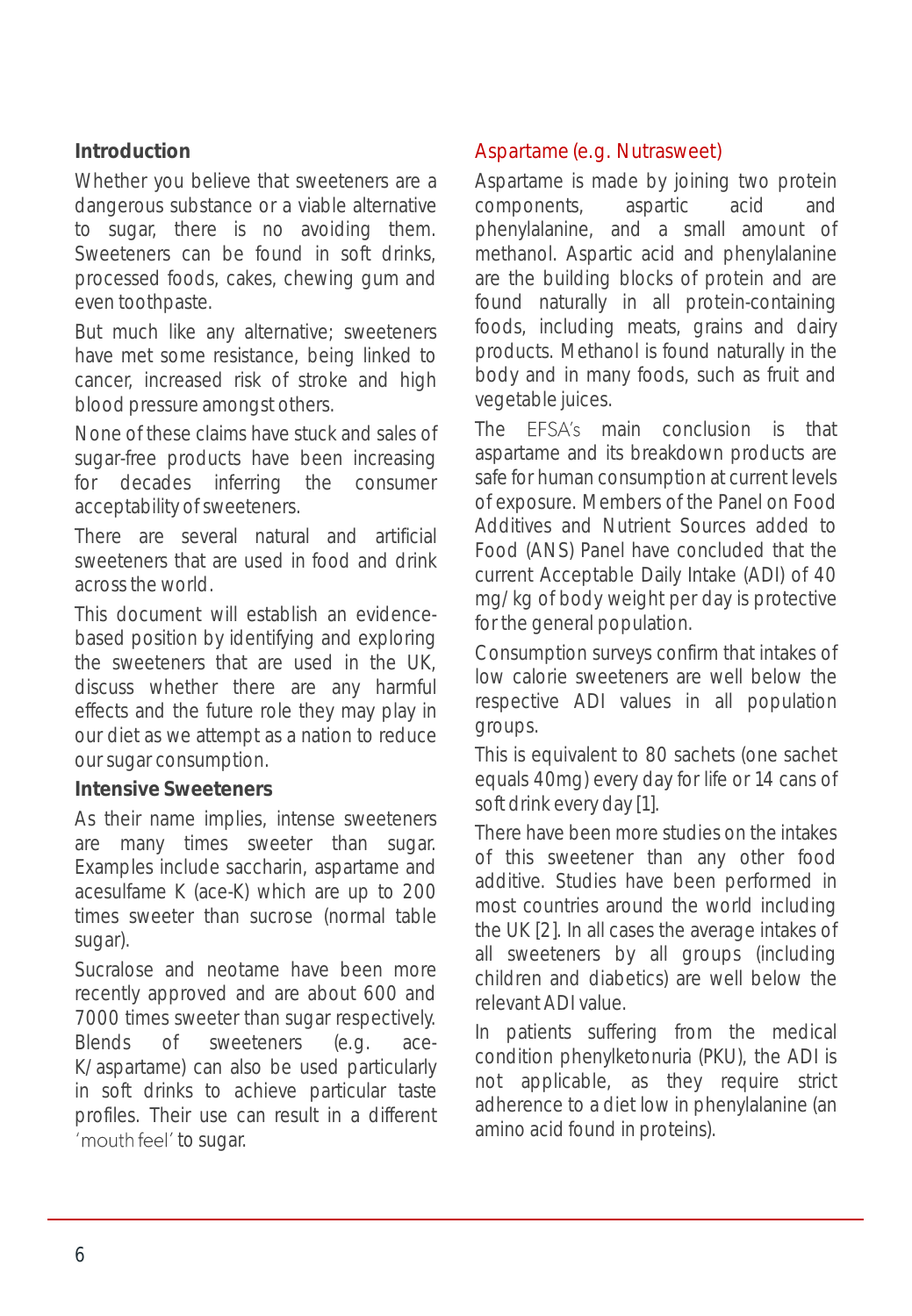With respect to pregnancy, the panel noted that there was no risk to the developing foetus from exposure to phenylalanine derived from aspartame at the current ADI (except for women suffering from PKU) [3].

Following a thorough review of evidence provided by both animal and human studies, the European Food Safety Authority (EFSA) has ruled out a potential risk of aspartame causing damage to genes and inducing cancer.

EFSA's experts also concluded that aspartame does not harm the brain, the nervous system or affect behaviour or cognitive function in children or adults[2].

However, PKU is rare-it is estimated to affect 1 in every 10,000 babies born in the UK.

The opinion makes clear that the breakdown products of aspartame (phenylalanine, methanol and aspartic acid) are also naturally present in other foods. The contribution of breakdown products of aspartame to the overall dietary exposure to these substances is low.

#### Neotame

Neotame is an artificial sweetener made by NutraSweet that is between 7,000 and 13,000 times sweeter than sugar and approximately 30 to 60 times greater than that of aspartame, depending upon the food application. In the European Union, it is known by the E number E961. It is extremely potent, rapidly metabolised, completely eliminated and does not appear to accumulate in the body.

It is chemically similar to the artificial sweetener aspartame, but is used at vastly lower levels and is more stable. It reduces the production of phenylalanine during metabolism of the chemical and thus it is

safe for consumption by those who suffer from phenylketonuria.

Over 100 scientific studies were done to establish the safety of neotame. A comprehensive battery of safety studies in animals and humans demonstrated no adverse effects from neotame.

People of all ages, including pregnant or breastfeeding women, teens and children, and people with diabetes can enjoy products sweetened with neotame while maintaining a healthier diet. The EFSA Panel established an ADI of 0-2mg/kg of body weight per day.

#### Saccharin (e.g. Sweet 'n Low)

Most additives are not thought to affect cancer risk. Colours, flavours and sweeteners are constantly investigated by researchers and if any are thought to be a real risk, they are withdrawn. Sometimes there is a scare about a particular additive.

Some years ago, saccharin was claimed to be a carcinogen. Researchers had found that when it was fed to rats in huge quantities, the rates of cancer in the rats increased. We are very unlikely to eat that much saccharin and so it is unlikely to cause cancer in people, but far fewer foods contain it now than did just a few years ago.

#### Acesulfame Potassium

This non-nutritive artificial sweetener is approximately 200 times sweeter than sugar at low concentrations but tends to become bitter at higher levels. It is normally used in sweetener blends to produce a more sugarlike taste than that of any of the low-calorie sweeteners alone.

The ingredient also helps the blend retain its sweetness during baking or heat processing.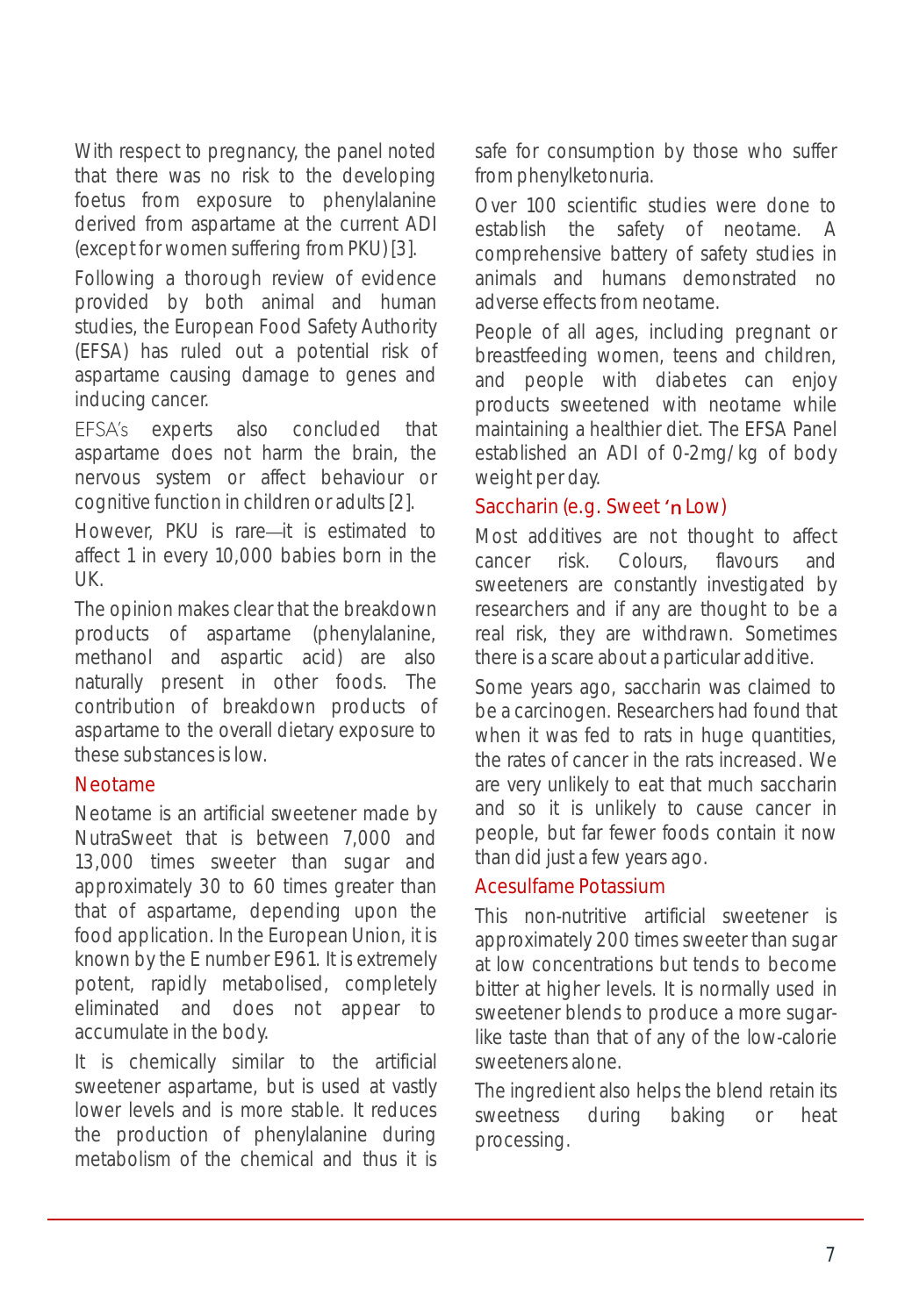Acesulfame potassium helps blends sustain their sweetness over time, thereby increasing the shelf life of products. This sweetener is not metabolised or stored in the body. After it is consumed, it is quickly absorbed by the body and then rapidly excreted.

Acesulfame potassium has been approved for use in 90 countries including the United Kingdom, Germany, Australia and Canada. It has been reviewed and found safe by the Joint Expert Committee on Food Additives of the World Health Organisation and the Scientific Committee for Food of the European Union.

Acesulfame potassium has been thoroughly tested in several long-term animal studies. The tests, which used amounts of the ingredient that are far higher than a person would normally consume, clearly found no evidence of cancer or tumours[4].

The ADI has been set at 15mg/kg of body weight per day. For a 60kg person, this corresponds to 900mg of acesulfame potassium every day for a lifetime or approximately 200 grams (one-half pound) of sugar equivalent each day. At current average usage levels in beverages, for example, this amount would correspond roughly to two gallons of beverage daily.

#### Sucralose (Splenda)

Sucralose is the only low-calorie sweetener made from sugar. It is about 600 times sweeter than sugar and can be used like sugar in a broad range of foods. Sucralose can be used in place of sugar to eliminate or reduce calories in a wide variety of products, including beverages, baked goods, desserts, dairy products, canned fruits, syrups and condiments.

Sucralose (for example Splenda) was discovered in 1976. More than 100 scientific studies conducted over a 20-year period have conclusively determined that sucralose is safe for everyone to consume. Sucralose was approved by the joint FAO/WHO Expert Committee on Food Additives (JECFA) in 1990 and by prominent regulatory authorities throughout the world, and has been consumed by millions of people internationally since 1991.

Sucralose is derived from sugar through a patented, multistep process that selectively substitutes three chlorine atoms for three hydrogen-oxygen groups on the sugar molecule. The tightly bound chlorine atoms create a molecular structure that is exceptionally stable and is approximately 600 times sweeter than sugar.

Although sucralose is made from sugar, the body does not recognise it as sugar or another carbohydrate. The sucralose molecule passes through the body unchanged, it is not metabolised, and is eliminated after consumption.

Studies have shown that the amount of sucralose which might be consumed by individuals, even if consumed every day throughout a person's lifetime, would still be considered safe by a wide margin by U.S. and international health authorities. The ADI for sucralose is 5mg/kg of body weight per day.

Numerous studies have shown that sucralose can be safely consumed by people with diabetes.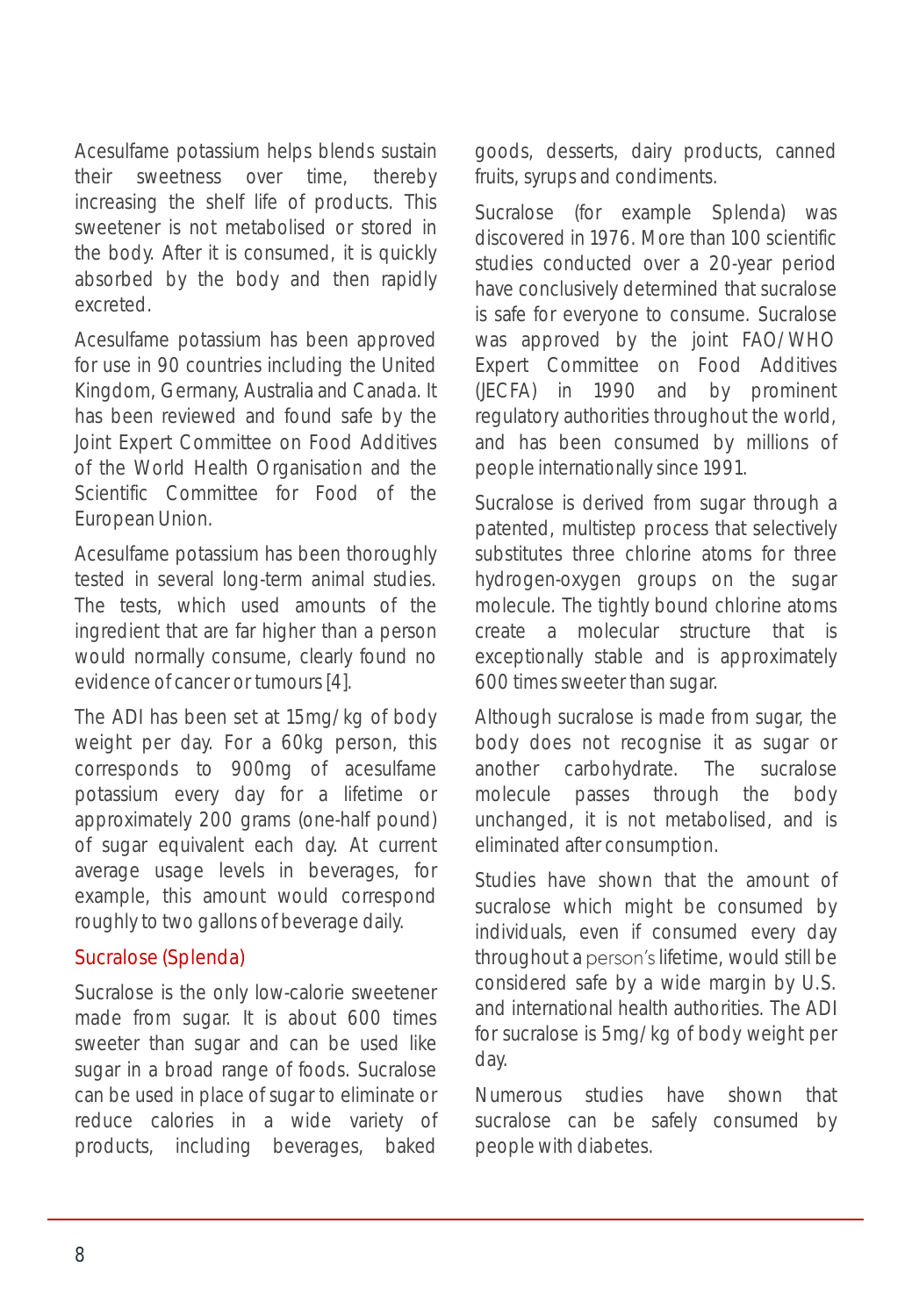Sucralose is not recognised by the body as sugar or as a carbohydrate. It is not metabolised by the body for energy and does not affect blood glucose levels. Sucralose has no effect on blood glucose utilisation, carbohydrate metabolism or insulin production.

Sucralose can be used by everyone, including pregnant women and breastfeeding mothers and children.

#### Rebiana (Truvia)

Rebiana is the trade name for high-purity rebaudioside A, a Steviol glycoside which when used as a non-nutritive sweetener is 200 times sweeter than sugar. Steviol glycosides are high intensity sweeteners, 250-300 times sweeter than sugar. They are isolated and purified from the leaves of the stevia plant (Stevia rebaudiana Bertoni), where it is present at levels up to 13%.

Stevioside is another steviol glycoside and along with rebeaudioside A is converted in the gastrointestinal tract to steviol, which is subsequently converted to glucuronide which is not further metabolised but efficiently excreted [5].

EU Regulation 1131/2011, which came into force on 2 December 2011, permits steviol glycosides to be used in certain specified foods at permitted maximum levels (expressed as steviol equivalents).

Stevia is now used in some soft drinks in the UK, enabling production of lower calorie alternatives by blending sugar and stevia to reduce calories by up to a third.

Stevia extracts can have a bitter taste and therefore several commercially available stevia based sweeteners blend in other sweeteners to improve their taste and may include: dextrose, maltodextrin, sucrose (sugar) natural flavourings and sugar alcohols.

#### Bulk Sweeteners

Sugar alcohols are not non-nutritive sweeteners, they contain 2.6 calories per gram (roughly half of which are digested), but they do not cause tooth decay like table sugar.

Although they are generally less sweet and caloric than sugar, eating large amounts (particularly of mannitol) can cause bloating and diarrhoea. They're often used in sugarfree foods marketed to diabetics, because they contain fewer carbohydrates than table sugar.

They do contain some carbohydrates, so eating them in excess may increase blood sugar. They can also be found in sugar free chewing gum, sugar free sweets and cough syrups.

#### Culinary Syrups

Syrups are found in many food and drinks, for their sweetening characteristics, but also because they contain a large amount of dissolved sugars but show little tendency for crystallisation, producing a better 'mouthfeel' and preventing sweets from sticking to their wrappers.

#### Glucose-Fructose Syrups (GFS)

Glucose-Fructose syrup (GFS) is a liquid sweetener used in the manufacturing of foods and beverages. It is composed of different sugars, mainly glucose and fructose, with varying compositions, with a fructose content ranging from 5-50%. If the fructose content exceeds 50%, the products becomes Fructose-Glucose syrup (FGS).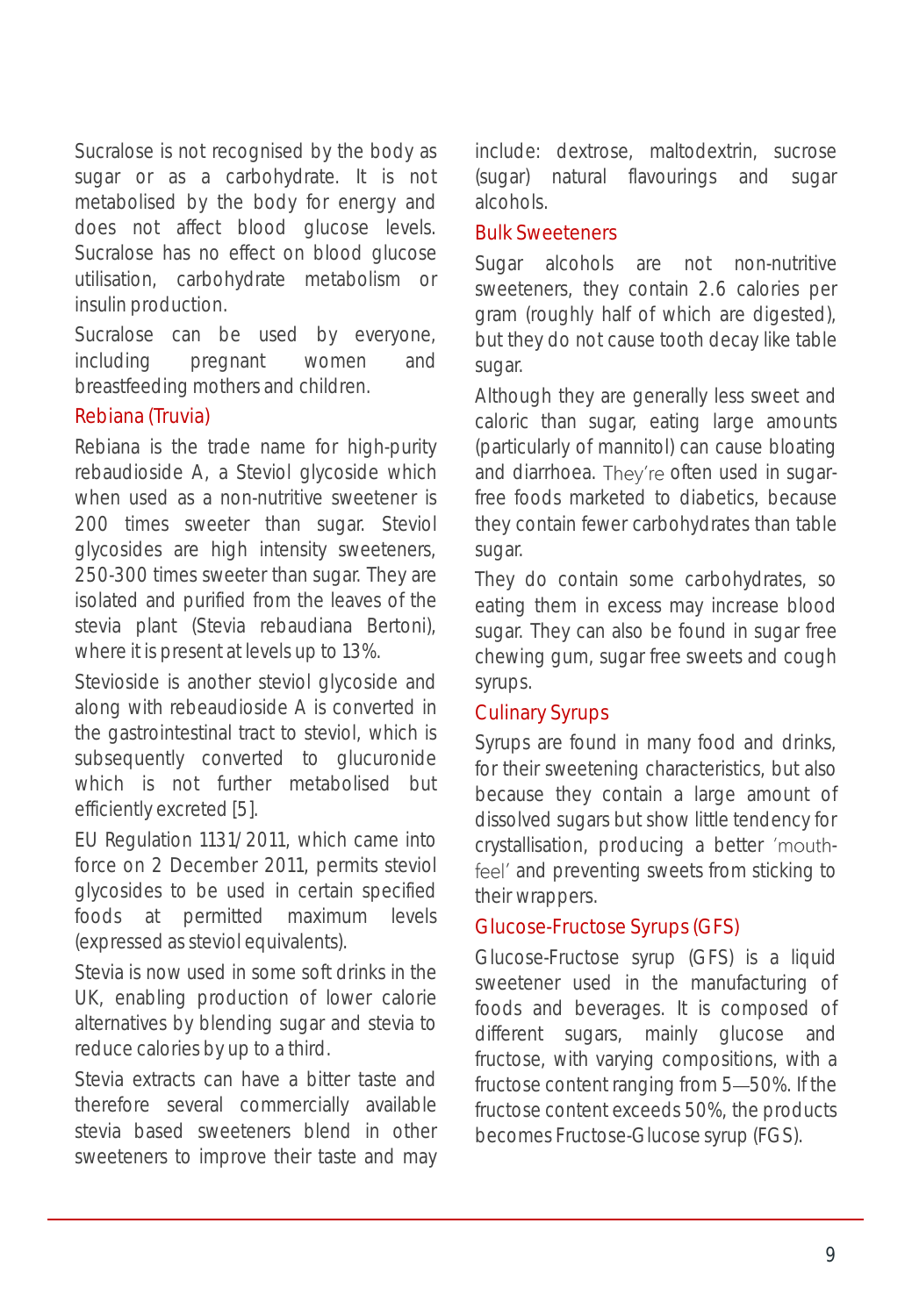

Fructose—a monosaccharide and is the primary sugar found in fruit. It too doesn't have to be broken down by the body and is processed in the liver.



Glucose-is a monosaccharide and is a carbohydrate in its simplest form. It doesn't have to be broken down and is immediately absorbed into the bloodstream. Glucose enters cells with the help of the hormone insulin.



Sucrose sometimes known as normal or table sugar, is a disaccharide, made up of one glucose molecule and one fructose molecule. When eaten, sucrose is broken down by enzymes to produce glucose and fructose which are then absorbed into the bloodstream.

*Fructose, Glucose and Sucrose three different types of sugar, all used in the production of soft drinks.*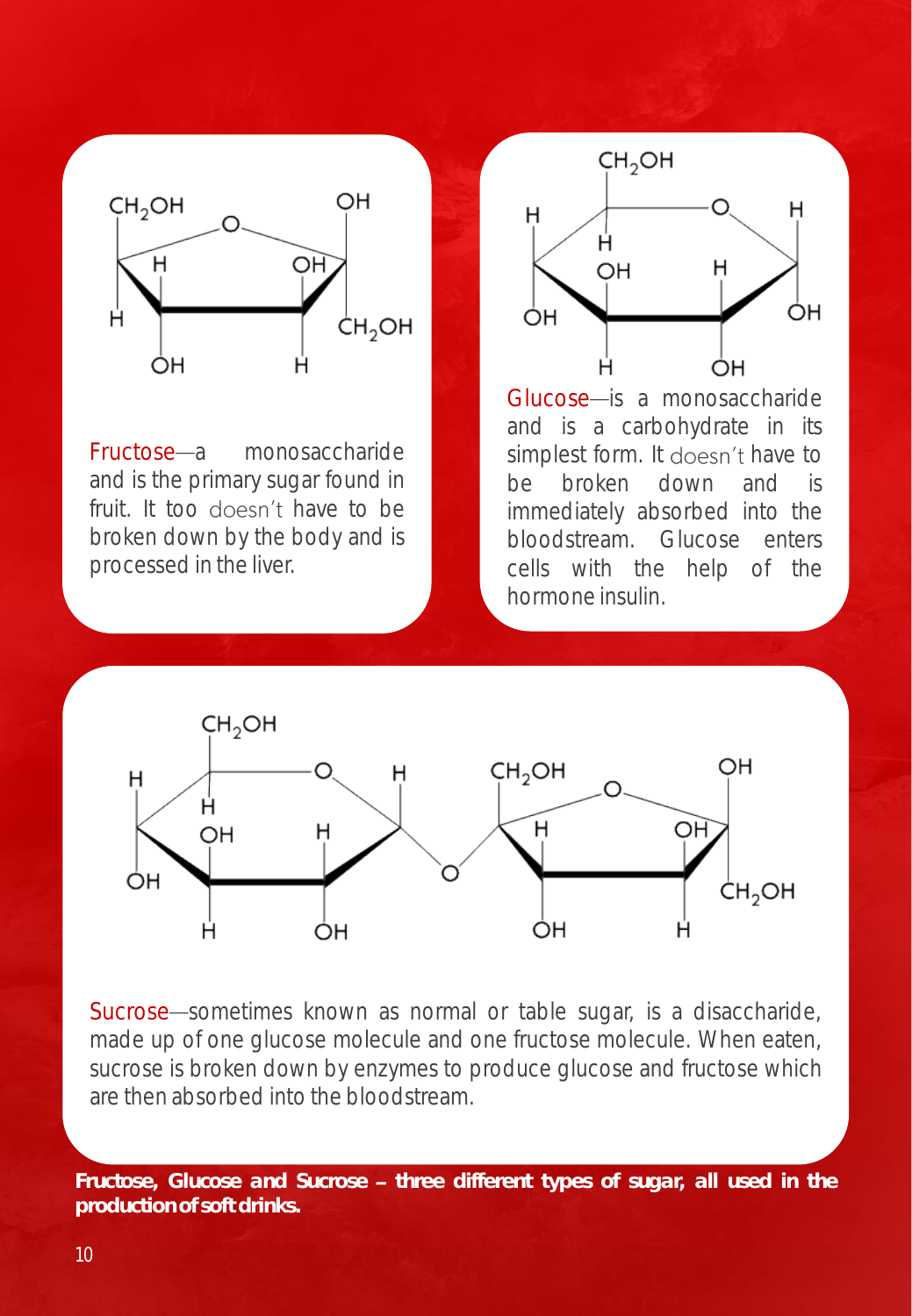These syrups are made typically from wheat or maize starch, by first making glucose syrup, then through a process called 'hydrolisation', which involves freeing glucose molecules. With the use of enzymes, some of these glucose molecules are then changed into fructose.

#### High Fructose Corn Syrup (HFCS)

In the United States, this type of product is produced from the wet milling of corn. Maize starch is converted to a syrup that is nearly all glucose.

Enzymes are then applied, reorganising the atoms in the glucose molecules to produce a 42% fructose syrup called HFCS-42.

Further refinement produces a 90% HFCS which is blended with HFCS-42 to make a third syrup, HFCS-55.

#### **Use in Food Production**

GFS is mainly found in confectionary, beverages, jams and preserves, baked goods, cereal products, yoghurts and other dairy products, condiments and canned and packaged goods such as McVitie's HobNobs, McVitie's Jaffa Cakes, Carte D'Or ice cream and Mr. Kipling Bakewell Slices. It often appears in ingredients lists as 'glucosefructose syrup', 'high fructose corn syrup' or HFCS.

Its use in soft drinks in the EU has been limited because soft drinks need a fructose content of at least 42% to achieve their desired level of sweetness and GFS with such a high level of fructose is not available in the EU in sufficient quantities.

This is because in the EU, the production of GFS that contain more than 10% of fructose

is limited by the EU sugar regime to 5% of total EU sugar production. Its use is therefore more limited. In the US, no production limit exists on GFS, and HFCS today constitutes up to 50% of US sugar consumption. Its main application is in soft drinks.

The American Medical Association clearly stated in June 2008 that 'high fructose syrup does not appear to contribute to obesity more than other caloric sweeteners,' a view supported by the American Dietetic Association who noted that 'High Fructose Corn Syrup' is nutritionally equivalent to sucrose. Both sweeteners contain the same number of calories (4 per gram) and consist of about equal parts of fructose and glucose.

**Consumption of high fructose corn syrup (HFCS) per person per year**

The low consumption of HFCS in the UK was reported in a paper published in 2012 in *Global Public Health* entitled:

#### High Fructose Corn Syrup and diabetes [prevalence:](http://www.cinnamonvogue.com/DOWNLOADS/High Fructose Corn Syrup and Diabetes.pdf) A global perspective [6].

It found that diabetes rates were 20% higher in countries that consumed high rates of HFCS compared to those who consumed little. The U.S had the greatest consumption, amounting to 25kg per person per year compared to 0.5kg per person per year in  $th$  $\alpha$  |  $\alpha$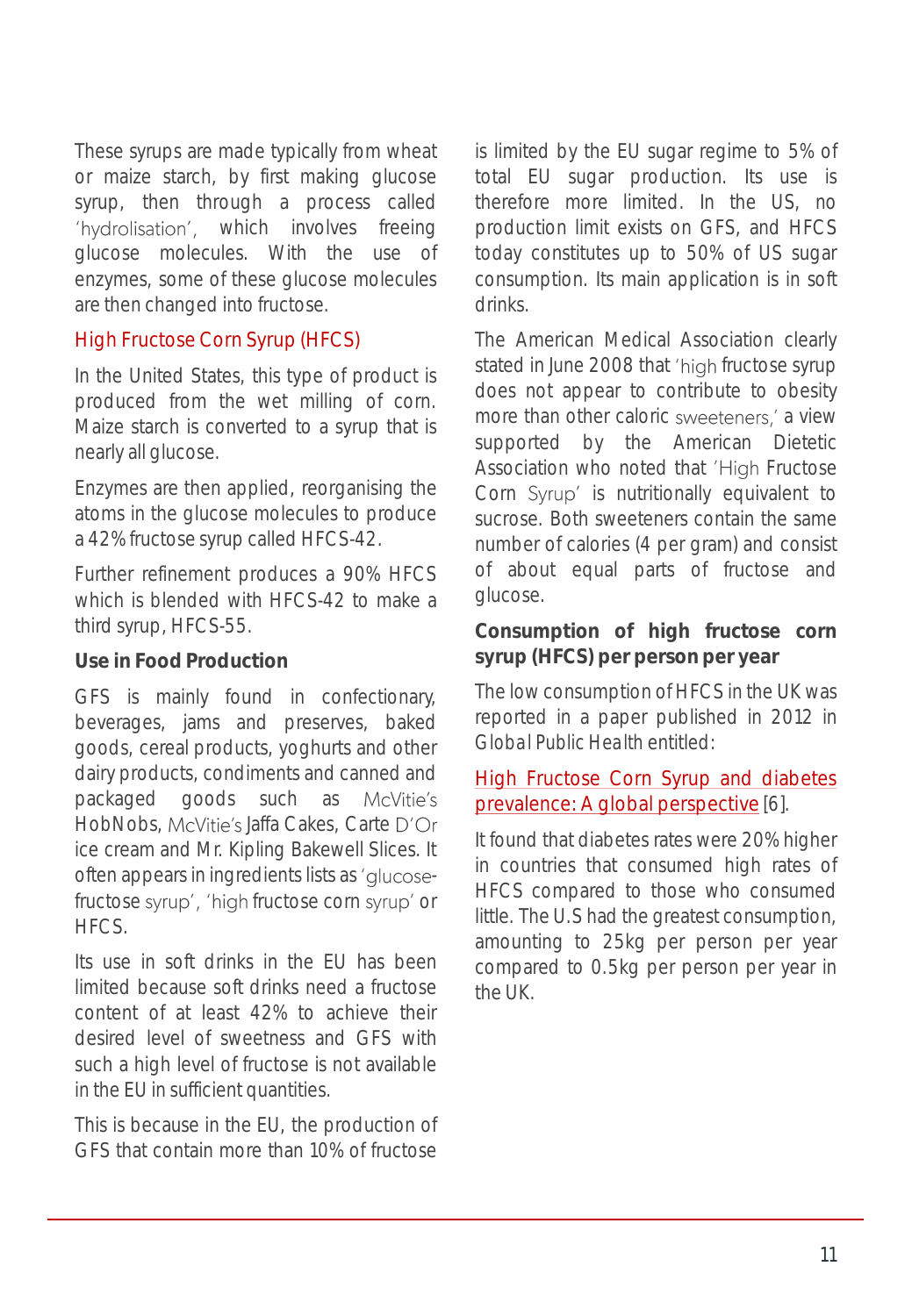

## **POSITION STATEMENT**

The body of scientific evidence indicates that artificial sweeteners consumed at current levels are safe.

According to PHE [7] and the SACN report on carbohydrates and health [8], consumption of sugar-sweetened drinks compared to non-sugar sweetened drinks, results in greater weight gain and increases in body mass index in children and adolescents due to increased energy consumption.

However, there is some emerging evidence to suggest that artificial sweeteners may not aid weight loss; individuals may compensate for the energy deficit when consuming non-calorie drinks.

Further evidence suggests that the palatability of both sugar-sweetened beverages and artificially sweetened drinks increases subjective hunger and hence energy  $intake$ —this requires further study [9].

In an attempt to lower the propensity for sweet food and drink to meet the new SACN guidelines, switching to 'diet drinks' might be a step in the right direction and part of an incremental process of change.

By switching to drinks such as water and low fat milks we can reduce our overall energy intake from sugar whilst simultaneously altering our taste preference.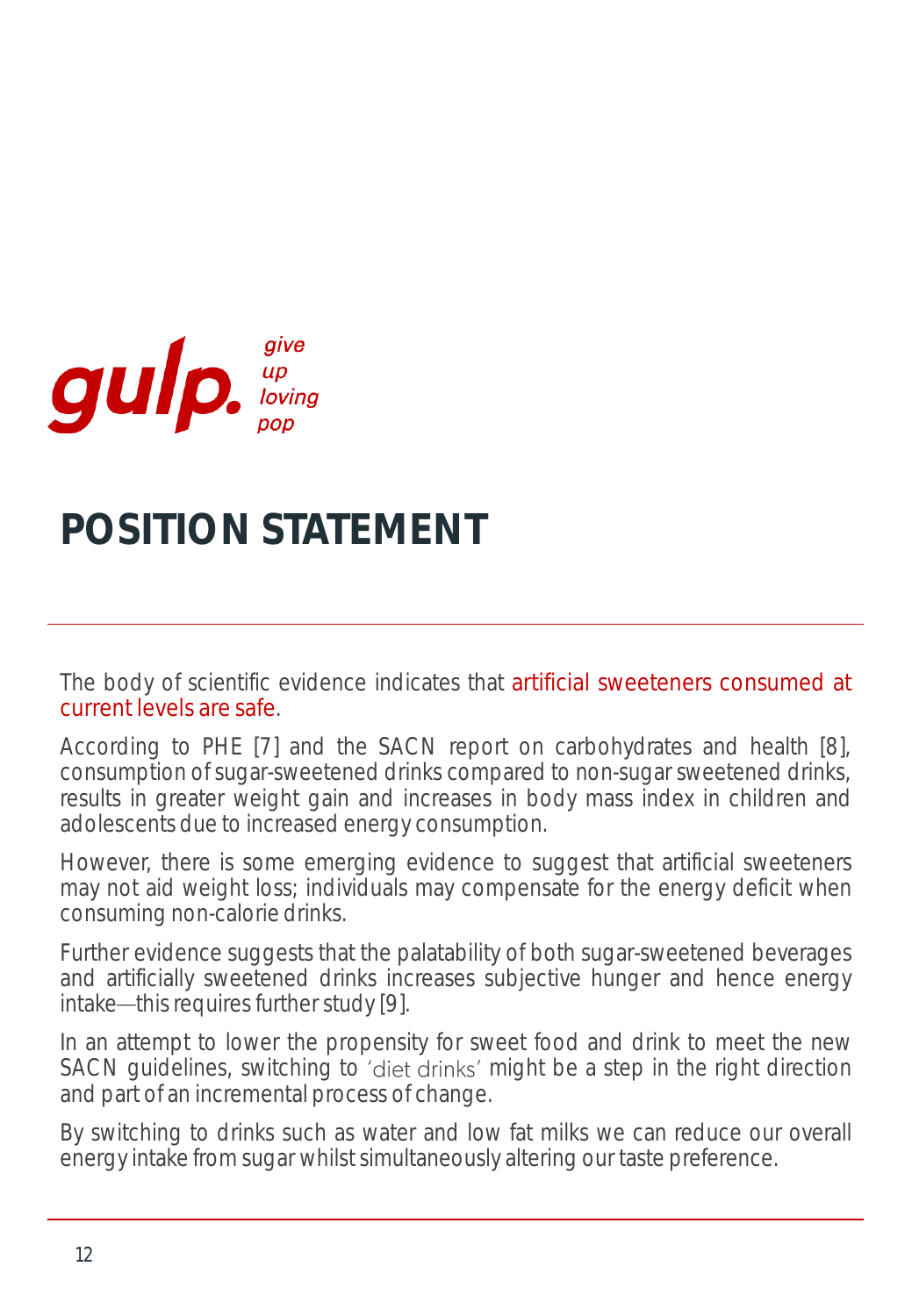

## **REFERENCES**

- 1. EFSA (2013). Scientific Opinion on the re-evaluation of aspartame (E 951) as a food additive.
- 2. Magnuson *et al*. (2007). Aspartame: A Safety Evaluation Based on Current Use Levels, Regulations, and Toxicological and Epidemiological Studies. *Critical Reviews in Toxicology, 37*, 629-727.
- 3. EFSA (2013). Scientific Opinion on the re-evaluation of aspartame (E 951) as a food additive.
- 4. Scientific Committee on Food (2000). Re-evaluation of acesulfame K with reference to the previous SCF opinion of 1991.
- 5. Ensuring the safety of sweeteners from stevia. (Accessed 14/07/2015 from: http://www.ift.org/food-technology/past[issues/2011/april/features/ensuring-the-safety-of-sweeteners-from](http://www.ift.org/food-technology/past-issues/2011/april/features/ensuring-the-safety-of-sweeteners-from-stevia.aspx?page=viewall)stevia.aspx?page=viewall)
- 6. Goran *et al*. (2013). High Fructose Corn Syrup and diabetes prevalence: a global perspective. *Global Public Health, 8* (1), 55-64.
- 7. PHE (2015). Sugar Reduction: The evidence for action.
- 8. SACN (2015). Carbohydrates and Health
- 9. Malik, V. S., *et al*. (2006). Intake of sugar-sweetened beverages and weight gain. *American Journal of Clinical Nutrition, 84* (2), 274-288.